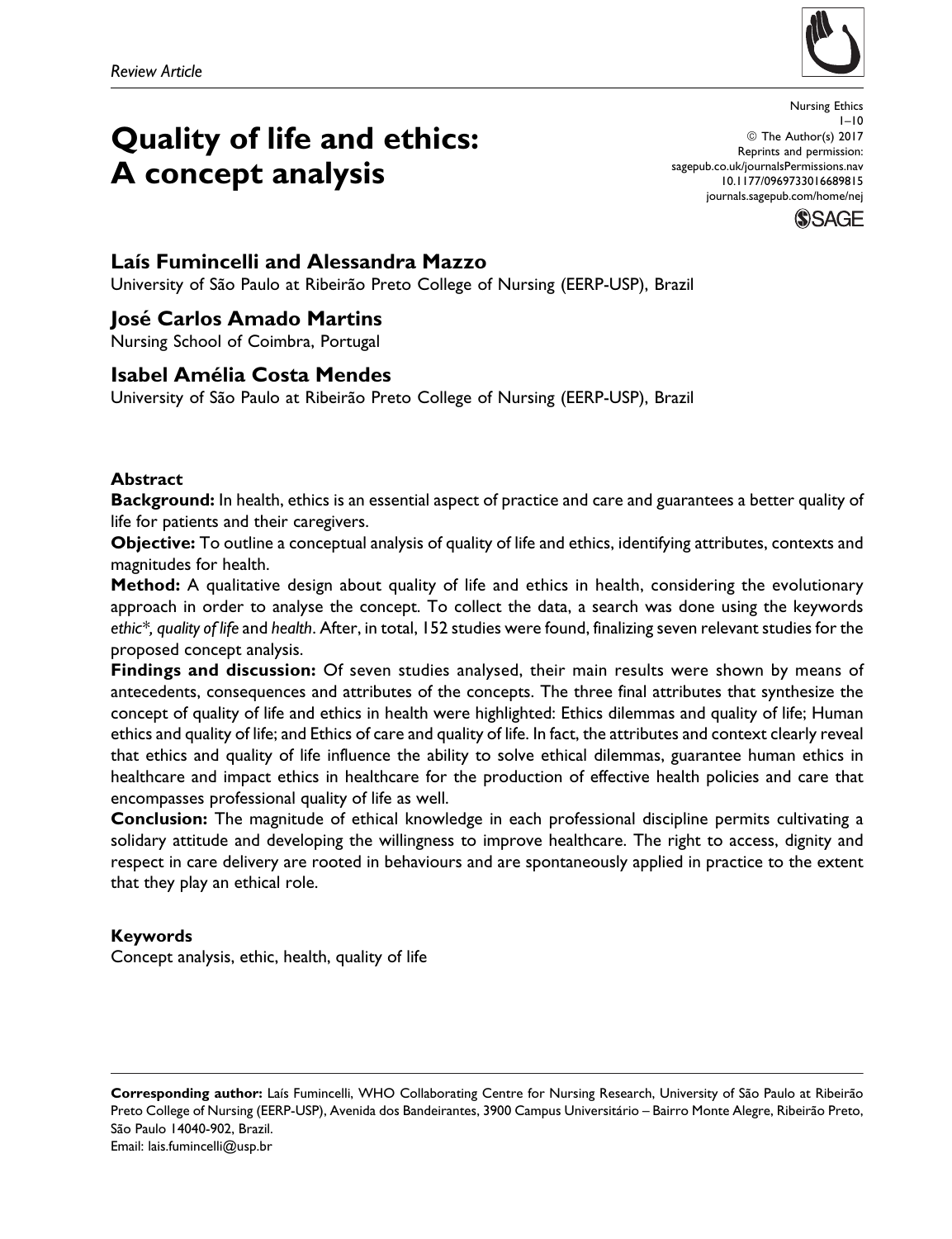## Introduction

Ethics is an integral aspect of health practice. It affects the capacity to assist the other through critical– reflexive thinking, encompassing values, meanings and decision making.<sup>1</sup> Consequently, it remits to appropriate healthcare actions and a better quality of life for patients, family members and communities. Ethics involves theories, perspectives, principles, concepts of fundamental issues regarding values and meanings of human life.

Quality of life can be understood as the values, perspectives, satisfaction, living conditions, accomplishments, functionality, cultural contexts and spirituality.<sup>2</sup> In healthcare, ethical issues comprise the multiple dimensions of life, involve doing what is correct in terms of respect, dignity, principles and moral values.<sup>3</sup> When they deliver ethical healthcare, the professionals can grant the patients appropriate therapeutic choices against the background of the realities experienced and thus guarantee a better quality of life.

In this context, quality of life in the health presented a more specific approach covering the individual satisfaction or well-being in front of the health condition, disease or treatment. Specially, also emphasized the concern of policy makers, researchers and health professionals to align the health care priorities and values of patients and society.<sup>4</sup> In this search to understand the perspectives of patients, families and communities in clinical outcomes, effectiveness of the therapeutic processes and quality of health care, other names were defined as "health-related quality of life", "perceived health-status" and "patient-reported outcomes".4–6 These terms keep a close relationship between them, but should not be used as synonyms because not have the same meaning for health and patient professionals.

Considering that World Health Organization (WHO) defines health as 'a state of complete physical, mental and social well-being and not merely the absence of disease or infirmity',<sup>7</sup> the ethical dimension of health professionals is directly related to the responsibility for care activities, involving the different areas of life and reflecting in the care attitudes. The health professionals are responsible for guaranteeing a better quality of life to the patients through the guarantee of the right to healthcare and the absence of harm that denigrates the physical, mental and moral integrity, closely integrated into the right to life and human dignity.<sup>8</sup>

Since 1948, the Universal Declaration of Human Rights has guaranteed human right to all in the international sphere. Article 3 declares 'Everyone has the right to life, liberty and security of person'.9 Around the world, health professionals work in suburbs, cities, rural communities, refugee hospitals, environmental disasters, war zones, hospitals, homes, clinics, political organizations, among others. They deliver care in different places, contexts and life perspectives and in common, routine or atypical situations and incorporate ethics and quality of life in the performance of actions that promote access, security, efficiency and qualification.<sup>1,3,8</sup>

When applied in combination in healthcare practice, quality of life and ethics permit the achievement of better therapeutic and access outcomes in health services. Quality of life particularly affects healthcare. Magnanimous ethical work, then, is fundamental for the professionals, mainly when making decisions in situations of conflicts or emergencies. In that sense, through a theoretical literature review, this study aims to outline a conceptual analysis of quality of life and ethics, identifying attributes, contexts and magnitudes for health.

## Methods and results

This study was based on the evolutionary method of Rodgers. According to this method, the concepts could be dynamic, broad, absolute and clear. This type of analysis enables the clarification, refinement and development of knowledge about a particular concept.<sup>10</sup>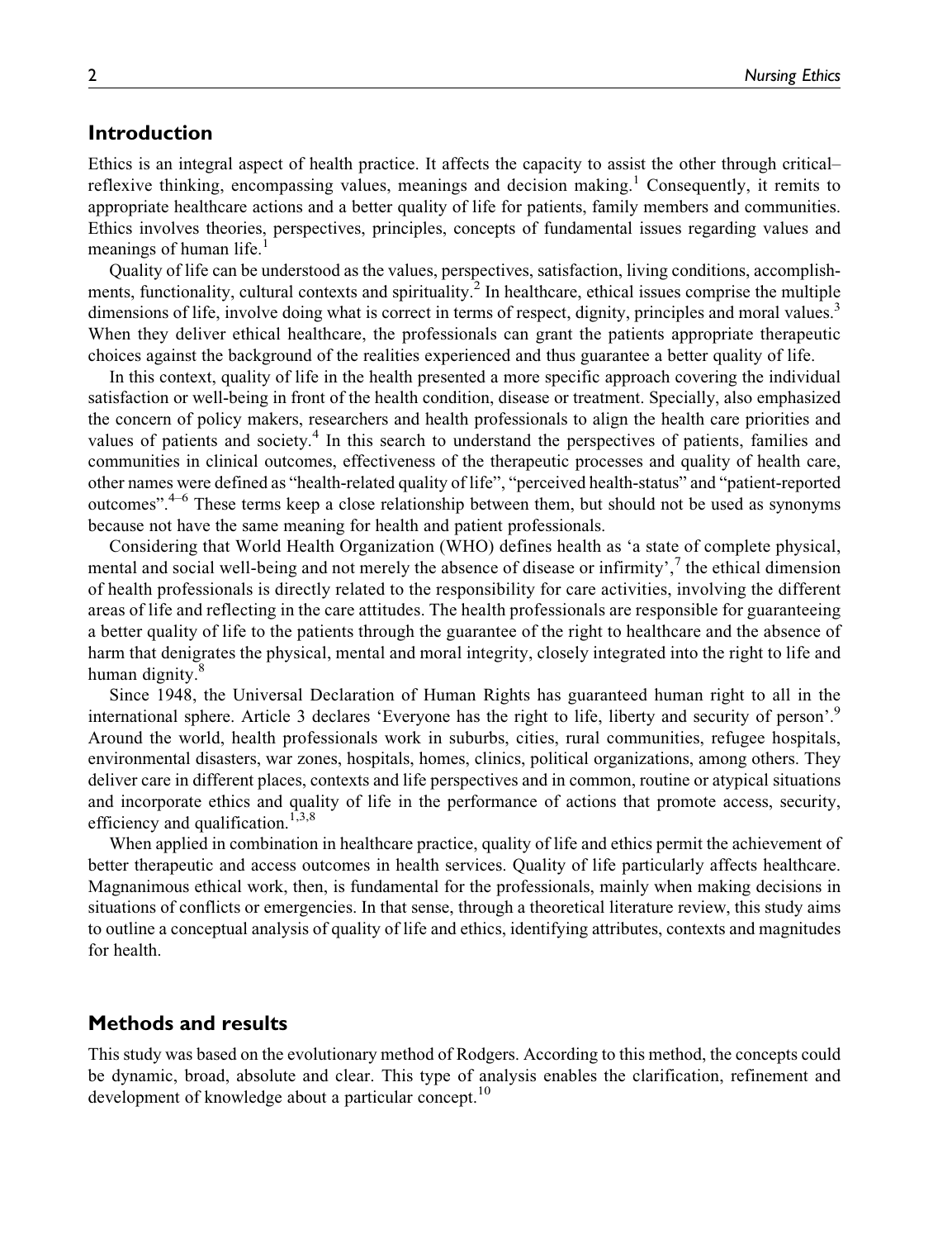In this sense, this method requires some primary activities, such as: identification of the concept of interest and associated expressions; identification and selection of appropriate field to collect relevant data; data collect regarding the attributes of the concept, antecedents, consequences and surrogate terms; analyse data regarding the characteristics of the concept; identification of example of concept, if necessary; and identification of implications and hypotheses for concept development.<sup>10</sup> However, in this study only the first four approaches were followed.

In this study, the concepts of interest were quality of life and ethics in health, considering discussions about them and their relevance to health care practice, the objective was to outline and clarify the phenomenon in the contexts and magnitudes for health.

To collect the data, were searched in the National Library of Medicine (PubMed), SCOPUS, Cumulative Index to Nursing and Allied Health Literature (CINAHL), Literatura Latino-Americana e do Caribe em Ciências da Saúde (LILACS) and Web of Science. In the selected studies, a search was done using the keywords "ethic\*", "quality of life" and "health". The inclusion criteria were original studies with quantitative and qualitative approach, systematic/integrative reviews and theoretical articles; in English, Spanish and Portuguese; and without any time limit. Excluded studies were studies related to health-related quality of life; book reviews; theses or dissertations; abstracts of scientific events; expert opinion; editorials; and websites.

In total, 152 studies were found. After exhaustive reading of titles and abstracts, 25 were selected to read the complete version. Among these 25 articles fully read, seven complied with the study objectives and were included for concept analysis. The seven relevant studies for the proposed concept analysis<sup>10</sup> were published between 1990 and 2015 in English.

The seven studies selected were investigated using exhaustive and intuitive reading. The data were synthesized and analyzed according to the inherent characteristics of the concept (attributes, antecedents and consequences). The selected studies were identified as Studies, followed by a number from 1 to 7.

Table 1 describes the included studies by author, year of publication and main excerpts extracted.

After the analysis of the studies and consensus by the researchers, three attributes that synthesize the concept of quality of life and ethics in health were highlighted: 'Ethics dilemmas and quality of life', 'Human ethics and quality of life' and 'Ethics of care and quality of life'. The antecedents and consequences elements are presented in Table 2.

The main ethical dilemmas discussed and conclusions presented are demonstrated in Table 3.

## **Discussion**

### Ethical dilemmas and quality of life

Every day, health professionals are confronted with complex challenges related to life, and the requirement to make decisions remits them directly to their ethical principles. These choices can compromise or improve the quality of life of patients, families and communities and can be more complex in marginalized populations with low life expectancies or reduced quality of life scores.

The analysed studies highlighted ethical dilemmas in patient care, for example, in situations of reduced life expectancy or lack of responses to a treatment, insufficient mental healthcare, among others, which present clear negative quality-of-life scores.<sup>11,12,14</sup> Under these conditions, the group of people, generally older individuals with mental disabilities, unconscious or in the end-of-life stage, who demand more costly therapeutics from the health systems and intense nursing care. Nevertheless, independent of the situation a person is in, the universal right to health is guaranteed, in compliance with Article 1 of the Universal Declaration of Human Rights: 'All human beings are born equal in dignity and in rights'.<sup>9</sup>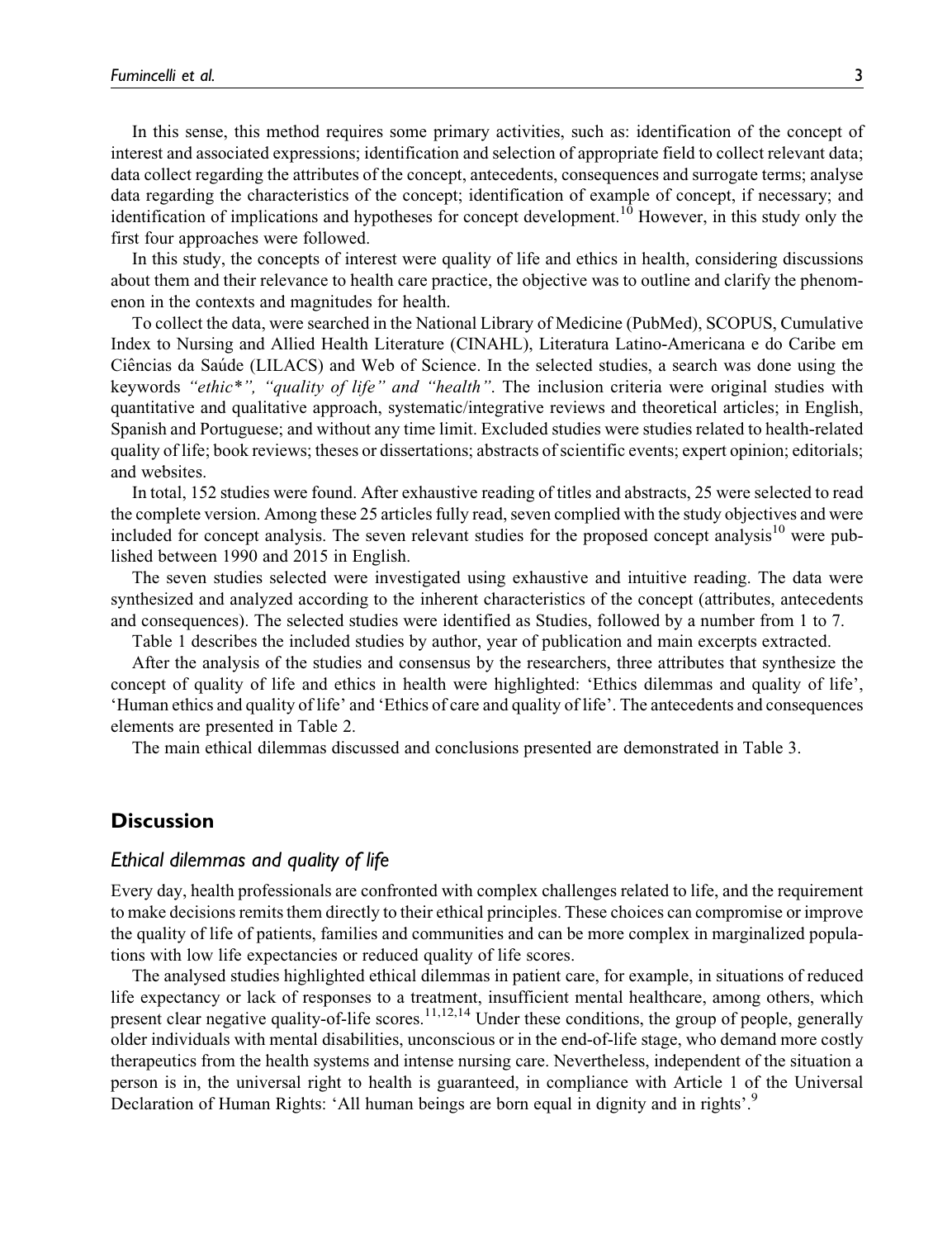| Study        | Author and year                                                               | Title                                                                                      | Statement of the main text                                                                                                                                                                                                                                                                                                                                                                                                                                                                                                                                                                                                                                                                                                            |
|--------------|-------------------------------------------------------------------------------|--------------------------------------------------------------------------------------------|---------------------------------------------------------------------------------------------------------------------------------------------------------------------------------------------------------------------------------------------------------------------------------------------------------------------------------------------------------------------------------------------------------------------------------------------------------------------------------------------------------------------------------------------------------------------------------------------------------------------------------------------------------------------------------------------------------------------------------------|
| $\mathbf{I}$ | Dean HE, 1990 <sup>11</sup>                                                   | Political and ethical<br>implications of using<br>quality of life as an<br>outcome measure | 'The lack of consensus about its definition [quality of<br>life] and the problems inherent in its measurement<br>render quality of life a poor choice as a criterion for<br>decision-making regarding health policy'.<br>'Two core questions remain: How do we use the<br>concept of quality of life for the benefit of individuals<br>and society without compromising the integrity of<br>either? How do we make ethical decisions for the<br>aggregate good without violating the rights of<br>individuals and without devaluing life, either by<br>forcing someone to live who does not want to or by<br>refusing treatment to someone who wants it?'                                                                             |
| $\mathbf{2}$ | Ketefian S, 1995 <sup>12</sup>                                                | Individual versus<br>community: ethical<br>issues in quality of life                       | 'Ethical problems arise when expensive treatments are<br>provide with unknown or marginal utility, or when<br>quality of life following a given treatment is<br>diminished without the promise of improvement'.<br>'[] the caring for the aged the goal should be<br>improving quality of life rather than seeking ways to<br>extend life'.<br>'Permanently unconscious or demented patients who<br>are not terminal [] those who are terminally ill<br>who will die with or without care [ ] quality of life<br>for both groups as poor'.<br>'[] individuals, in the exercise of their autonomy,<br>need to place self-restraint on their behaviour for<br>the common good'<br>'[] there is a collective professional responsibility |
| 3            | Aroskar MA, Moldow DG, Nurses' voices: policy,<br>Good CM; 2004 <sup>13</sup> | practice and ethics                                                                        | to promote the common good'<br>'Consider quality of life in policy development,<br>including adequate pain management'.                                                                                                                                                                                                                                                                                                                                                                                                                                                                                                                                                                                                               |
| 4            | Ghebrehiwent T, 2012 <sup>14</sup>                                            | Reflections on nursing<br>ethics                                                           | 'In order to resolve ethical dilemmas, nurses need<br>direction on ethical decision making'.<br>'[] we can ensure that nursing is grounded in ethical<br>principles compatible with human dignity, quality of<br>life and patient safety'.                                                                                                                                                                                                                                                                                                                                                                                                                                                                                            |
| 5            | Milton CL, 2013 <sup>15</sup>                                                 | The ethics of defining<br>quality of life                                                  | 'Recently, quality of life has been linked to issues of<br>patient safety in diverse healthcare settings and<br>institutions'.<br>'[] all human life is to be revered and all human<br>experience is incarnated with intrinsic value'<br>'[] human dignity is "an august presence, a noble<br>bearing of inherent uniqueness" (citation Parse,<br>1996)'                                                                                                                                                                                                                                                                                                                                                                              |
| 6            | Milton CL, 2014 <sup>16</sup>                                                 | in nursing                                                                                 | Straight thinking and ethics 'Professional nurses engage with persons<br>as they face myriad health decisions and desire to<br>have straight thinking about issues involving choices<br>of human health and quality of life'.                                                                                                                                                                                                                                                                                                                                                                                                                                                                                                         |

Table 1. Distribution of studies according to author, year of publication and main excerpts.

(continued)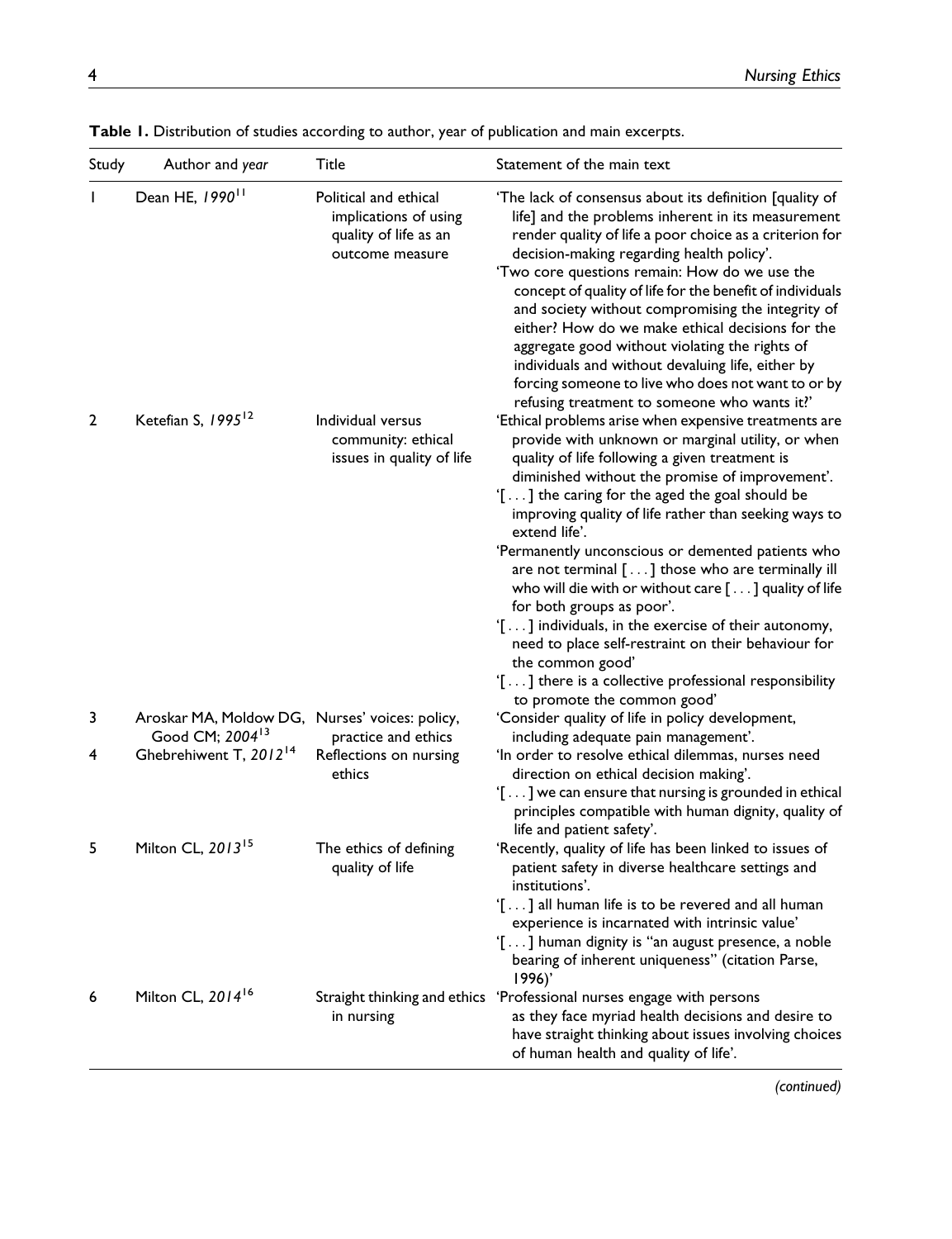Table 1. (continued)

| Study | Author and year                                                                | Title                                                                   | Statement of the main text                                                                                                                                                                                                                                                                                                                         |
|-------|--------------------------------------------------------------------------------|-------------------------------------------------------------------------|----------------------------------------------------------------------------------------------------------------------------------------------------------------------------------------------------------------------------------------------------------------------------------------------------------------------------------------------------|
|       | Kim K, Han Yonghee, Kim Korean nurses' ethical<br>$ i$ -su; 2015 <sup>17</sup> | dilemmas,<br>professional values and<br>professional<br>quality of life | 'The professional quality of life (ProQOL) of nurses<br>refers to the quality of positive and negative<br>emotions they feel in the professional context of<br>helping others'.<br>'Professional values affect the nurse's quality of life<br>because they determine the motives of someone<br>who is attempting to deal with an ethical dilemma'. |

Table 2. Antecedents and consequences and their respective frequencies of citations in the studies.

| Antecedents                                  | Frequencies | Consequences                 | Frequencies |
|----------------------------------------------|-------------|------------------------------|-------------|
| Health decision                              | 31          | Ethical dilemma              | 45          |
| Discipline of nursing and other health areas | 15          | Professional quality of life | 34          |
| Health policy development                    | 14          | Straight think               | 16          |
| Human rights                                 |             | Public policy                | 14          |
| Quality of life for individual and community | ь           | Human life                   |             |
| Pain and suffering                           |             | Safety                       |             |
| Elderly                                      |             | Human dignity                |             |
| Groups which diminished life                 |             | Ethical problems             |             |
| Integrity                                    |             | Common good                  |             |
| Ethical action                               |             |                              |             |

In view of this statement, the health professionals play a fundamental role to guarantee the democratic and moral deliberation of the human rights to health, $12$  and in that sense, measures need to be recognized and taken. Ageing is a contemporary reality of the global population. According to estimates, between 2010 and 2050, the number of people over 65 years of age will increase from 524 million to 1.5 billion.<sup>18</sup> In most countries, health policies and services work to prevent mainly chronic conditions like Alzheimer's disease, cardiac diseases, diabetes and cancer. Recommendations for healthy lifestyles are developed, in accordance with the countries' different economic stages and available resources, in order to guarantee a better quality of life to the older population.<sup>19</sup>

What mental health is concerned, for example, in some countries of the European Union (EU), Iceland, Norway and Switzerland, about 30.0% of the adult population (18–65 years) has already experienced a mental disorder (related to drugs use, psychoses, depression, anxiety and eating disorders).<sup>20</sup> In the United States, millions of people have a mental disorder each year and only about half of them receive appropriate treatment.<sup>21</sup> Around the world, there are thousands of people with mental disorders, most of them have been deprived of their human rights. These are marginalized and stigmatized people, victims of physical and emotional abuse in the community they live and even in health services.<sup>22</sup>

The violation of the respect for human diversity demonstrates the lack and qualification of health professionals and systems in mental healthcare. The dignity of mental patients is internationally recommended, so as to promote their autonomy and independence in daily activities and a dignified quality of life. As a whole, each sphere of the health careers should guarantee these persons and their relatives the political and legal orientations on their human rights, besides respect for informed consent with the treatment,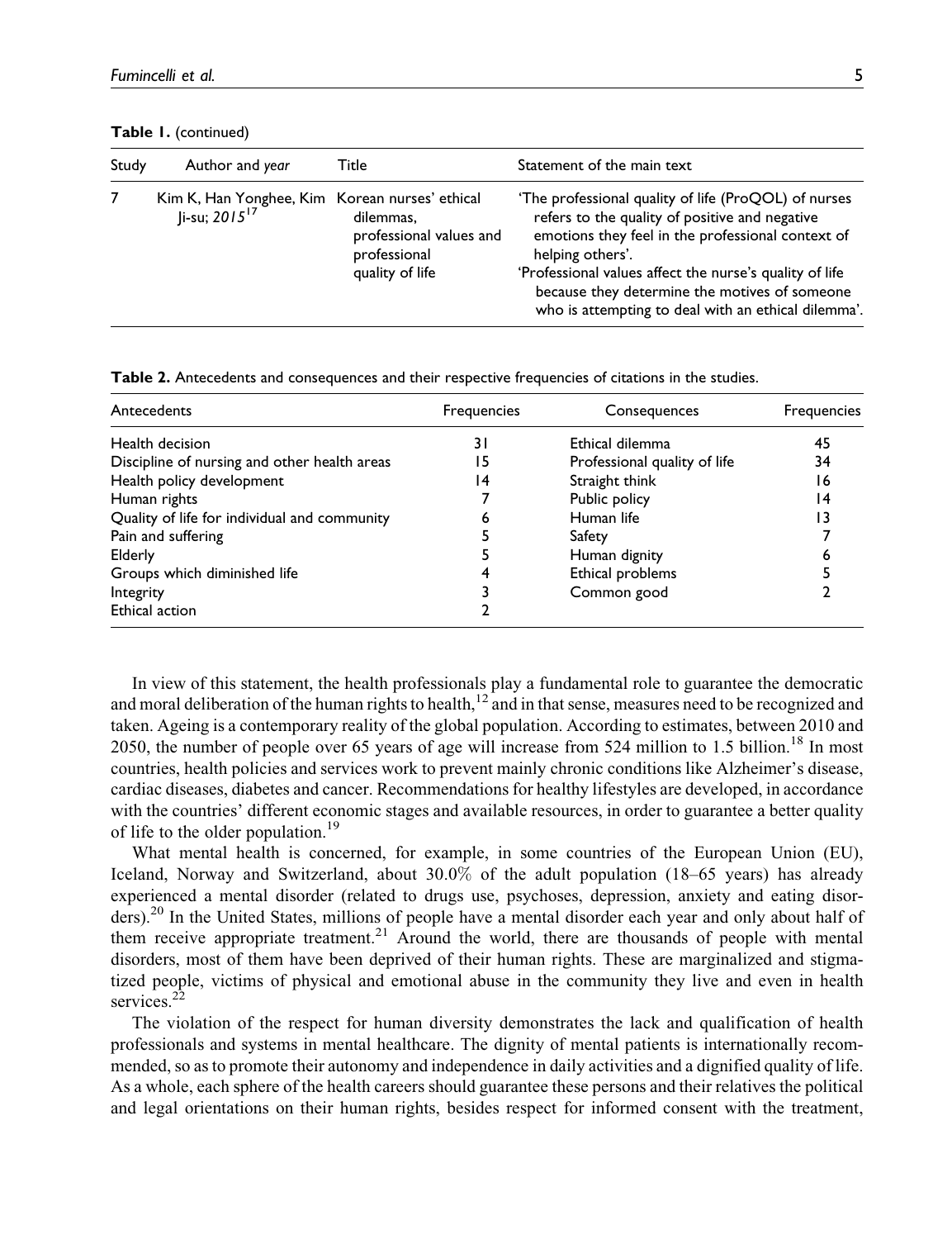|                | Study Ethical dilemmas                                                                                                                                                        | Main conclusions                                                                                                                                                                                                                                                                                                                                                                                                                                                                                                                                   |
|----------------|-------------------------------------------------------------------------------------------------------------------------------------------------------------------------------|----------------------------------------------------------------------------------------------------------------------------------------------------------------------------------------------------------------------------------------------------------------------------------------------------------------------------------------------------------------------------------------------------------------------------------------------------------------------------------------------------------------------------------------------------|
|                | Political and ethical implications of using quality of life                                                                                                                   | 'Forums should be organized at multiple levels involving<br>nurses, physicians, other health care providers and<br>the general public. () We should be aware of the<br>political scene and the research scene to guard<br>against the potential misuse of study findings in the<br>establishment of public policy. We should seek<br>information for ourselves and our patients; we<br>should provide the highest quality of care we can that<br>is aimed at providing patients the possibility of<br>fulfilling their own goals for their lives'. |
| $\overline{2}$ | Situations of costly treatments for unknown and<br>marginalized patients or patients with low quality of<br>life undergoing treatments without perspectives of<br>improvement | 'The professions can promote and enhance civic<br>discourse about society's goals and can contribute to<br>the process of democratic deliberation and moral<br>debate; they can play an important role in guiding the<br>terms of the dialogue for addressing and resolving<br>compelling social issues'.                                                                                                                                                                                                                                          |
| 3              | Development and implementation of health policies                                                                                                                             | 'Health and patient care policy development and<br>implementation without a nursing voice is policy that<br>lacks a critical element [] Nurses provide "the<br>cement" that holds care for patients together'.                                                                                                                                                                                                                                                                                                                                     |
| 4              | Confrontation of health professionals with daily ethical<br>issues, such as complaints of irregularities and access<br>to healthcare                                          | 'Nurses [] have the knowledge, versatility and the<br>skills to lead in an ethical direction. [] to provide<br>ethical voice and ethical policies to transform health<br>systems for the benefit of our populations'.                                                                                                                                                                                                                                                                                                                              |
| 5              | Patient safety and dignity in healthcare                                                                                                                                      | '[] quality of life ought to be studied with formal<br>disciplinary research methods that expose an ethos<br>of human dignity and advance nursing knowledge.<br>The findings of these paths of inquiries should inform<br>and be regarded for future healthcare policy'.                                                                                                                                                                                                                                                                           |
| 6              | Complexity of global health aspects and immediate<br>decision making in difficult situations                                                                                  | The straight thinking can be to understand 'guide future<br>nurse practice and global health policy'.                                                                                                                                                                                                                                                                                                                                                                                                                                              |
| 7              | Quality of life of health professionals                                                                                                                                       | 'Nursing is a profession with a high probability of<br>experiencing a low ProQOL' [] 'hospital<br>administrators and nurses should continue to<br>conduct educational programmes to enhance<br>nursing professional values [] and reduce the<br>degree of exhaustion of nurses'.                                                                                                                                                                                                                                                                   |

Table 3. Selected studies according to ethical dilemmas and proposed conclusions.

inclusion in health programmes, access to public information and understanding of the proposed therapeutics.<sup>21,22</sup>

The ethical responsibility for healthcare remains intrinsically linked with means to relieve pain and suffering at the end of life. The demand for palliative interventions is complex, but comfort and the quality of care delivery improve the patients' quality of life and influence the psychosocial reaction of their caregivers and/or relatives. The repercussions in the caregivers' psychological wellbeing are essential to better cope with death later and the circumstances surrounding the patient's  $loss.$ <sup>12,23</sup>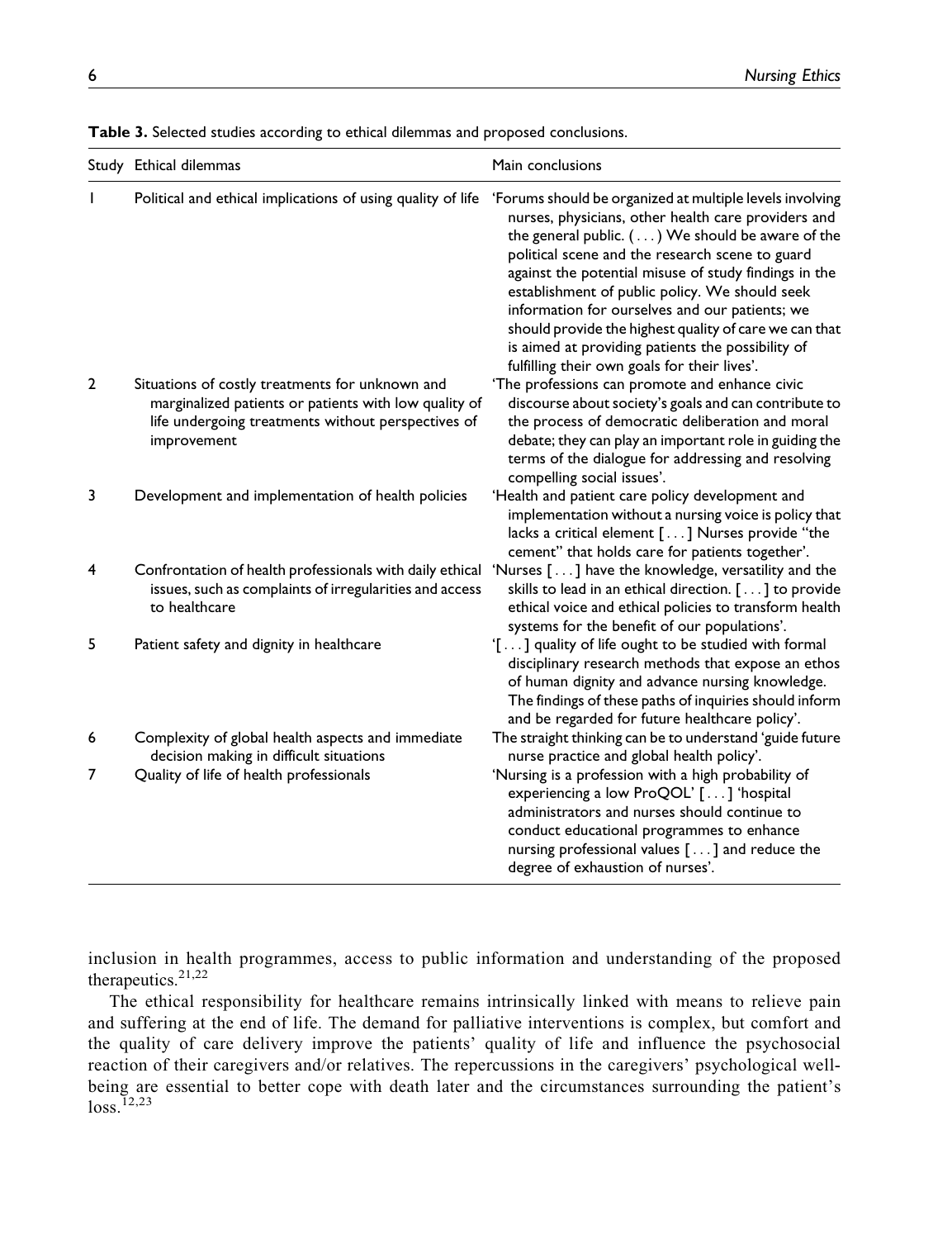One aspect the studies in this analysis did not address is the recent situations of migrations and refugees that have currently influenced the global public health and raised ethical and quality-of-life dilemmas of human beings. It is estimated that there are 214 million people living outside their countries of origin. There are different reasons for departure, such as civil conflicts, natural disasters, political persecution, poverty, discrimination, lack of access to basic health services and search for new opportunities in terms of work or education.<sup>24</sup>

Recently, a staggering number of refugees and immigrants have reached Europe by sea or land. The number of refugees and immigrants by sea in Europe in 2015 was 589,285, of these 3095 died while crossing the Mediterranean.<sup>25</sup> Unfortunately, these individuals were submitted to multiple forms of discrimination, violence and exploitation, which often directly affect their physical and mental health. In many cases, the worsening of the problems continues due to the legal, socioeconomic, cultural and linguistic barriers that impede them to access the health services. $24,25$ 

In that sense, the professionals are 'the lenses' that reflect the living conditions<sup>15</sup> and 'the voices'<sup>13</sup> for these populations. As they are that close to the reality these people experience, they are able to promote the autonomy and right to have access to health independent of the social, cultural and economic conditions of these populations, with a view to furthering a better quality of life.<sup>11,12</sup>

### Human ethics and quality of life

Guaranteeing the access to health means promoting people or communities' safety. Nevertheless, to establish safety in healthcare, it is fundamental to understand human ethics.<sup>15</sup>

Human life consists of experiences, beliefs and values intrinsic to the experiences, contexts and knowledge. The theories and philosophies adopted in health guide the professionals towards further knowledge on the person's beliefs and values. In nursing, for example, the professional discipline encompasses health in human beings, in the context and in quality of life.<sup>15,16</sup> The International Council of Nurses – Code of Ethics for Nurses establishes the following four universal responsibilities of nurses: promote health, prevent illnesses, re-establish health and relieve suffering. According to the nurse, 'Inherent in nursing is a respect for human rights, including cultural rights, the right to life and choice, to dignity and to be treated with respect'. Nursing care should be compatible with safety, dignity and people's rights, maintaining an ethical posture and clear and objective dialogue, besides respect for the person receiving care.<sup>26,27</sup>

Besides safety, dignity also comprises the human ethics of care. According to WHO, dignity is '[ ...] to an individual's inherent value and worth and is strongly linked to respect, recognition, selfworth and the possibility to make choices'.<sup>22</sup> Patient safety is related to the collective responsibility of the health team to promote dignity and, thus, the patient's 'common good'.<sup>12</sup> The guarantee of rights, safety and ethics in healthcare comprises the dignity of the human being, who in the vulnerability of the biopsychosocial status feels safe and confident to choose and comply with the proposed treatment.<sup>28</sup>

It should be highlighted that most healthcare contexts currently present scarce criticism on professionals, with emphasis on the nursing professionals, to attend to the patients' multiple health needs. An ethical issue may occur in any health situation where profound moral issues and decision making are necessary and urgent.<sup>8</sup> Therefore, new professionals need to be attracted through actions that value the profession, and appropriate training and qualification of existing human resources are needed through tools and structures that support the ethical issues in health services.<sup>14</sup> Through knowledge, versatility and skills to cope with an ethical orientation, the health professions can promote the ethical visibility that transforms political and healthcare systems and benefit the quality of life of the attended populations.11,29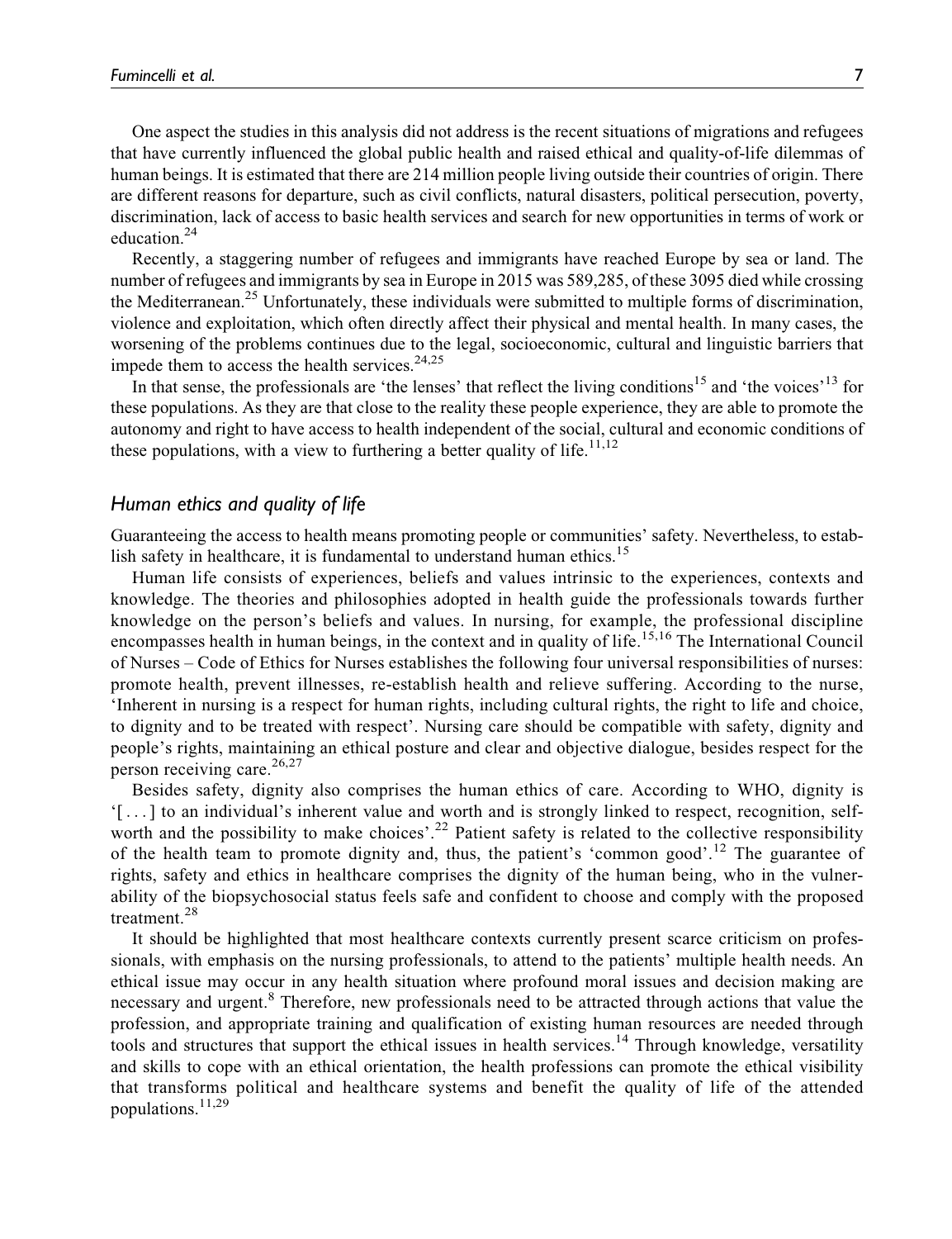## Ethics of care and quality of life

The development and implementation of health policies challenge the ethics and values of each professional. The policies in force are detached from the patient's true needs and compromise the quality of the care practice. In a study on the nurses' perspectives on the quality of care, one of the points highlighted was 'Consider quality of life in policy development  $[\dots]$ <sup>13</sup>

WHO defines quality of life as 'an individual's perception of their position in life in the context of the culture and value systems in which they live and in relation to their goals, expectations, standards and concerns'.<sup>30</sup> In that context, the lack of the patients' perspectives and the health professionals' considerations in the development and implementation of policies turns into an ineffective tool in healthcare and compromises the care network in the contexts of emergency care, health promotion, prevention, treatment or rehabilitation in health.

Among the studies analysed, one tool was proposed to develop effective policies and care for the populations, 'straight thinking'. In that tool, the author proposes the application of 'straight thinking' in an interdisciplinary moment of policy development, conducted by a multidisciplinary team in the analysis of health data deriving from a health database for decision making and policy formulation. This proposal rests on the notion of dignity, singularity and context of each person and health services, which the professionals respect.<sup>16</sup>

Another aspect that influences ethical care and which was surveyed in the studies analysed is the professional's quality of life. A health professional's attitudes are inseparable from his ethical values. The ethical issues emerging in daily healthcare can generate different stressors that also affect the professionals' quality of life.<sup>17</sup> Professional quality of life remits to the combination of perceptions, emotions and positive or negative physical and psychosocial effects in the work context. This refers to the experience, for example, of coping with an ethical dilemma that can relate to professional stress.<sup>17</sup> When confronted with ethical dilemmas that are difficult to solve, professional accountability remits to personal problem-solving philosophy, values and ideologies.<sup>3</sup>

The ability to solve ethical issues demonstrates personal satisfaction and happiness, offering a better professional quality of life. When ethical dilemmas remain unsolved, the acknowledgement and respect for human life and death are appointed in coping with situations.<sup>17</sup> In that context, the ethical dilemmas include decision making associated with respect for human life in the conception of its values and meanings, giving rise to an expected ethical care for the quality of life of professionals and patients–family–community.

## Conclusion

Quality of life and ethics are fundamental aspects in the discussion of the health process. In this study, in view of the presented categories, the attributes and context clearly reveal that ethics and quality of life influence the ability to solve ethical dilemmas, mainly when involving marginalized populations, human ethics in the guarantee of safety, dignity of healthcare for people's common good and the impact of ethics in healthcare for the production of effective health policies and care that encompasses professional quality of life as well.

Ethical education provides the health professionals with tools to reflect on and criticize their practice and its impact on the quality of life of the people they assist. The magnitude of ethical knowledge in each professional discipline permits cultivating a solidary attitude and developing the willingness to improve healthcare. The right to access, dignity and respect in care delivery are rooted in behaviours and are spontaneously applied in practice to the extent that they play an ethical role.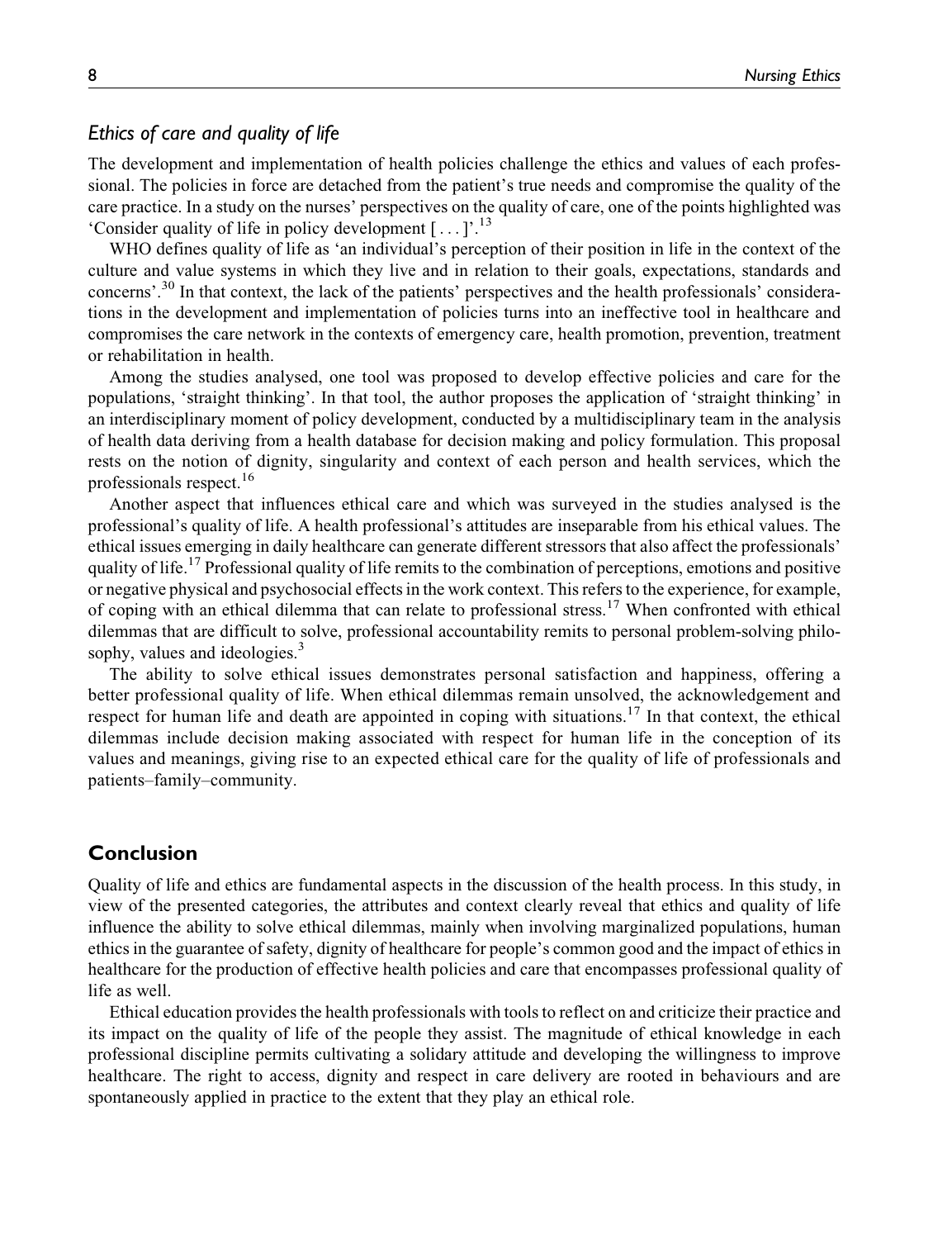#### Conflict of interest

The author(s) declared no potential conflicts of interest with respect to the research, authorship and/or publication of this article.

#### Funding

The author(s) disclosed receipt of the following financial support for the research, authorship, and/or publication of this article: This research received a specific grant from the São Paulo Research Foundation (FAPESP).

#### **References**

- 1. Gallagher A and Hodge S. Ethics, Law and Professional Issues: A Practice-Based Approach for Health Professionals. Basingstoke: Palgrave Macmillan, 2012.
- 2. Moridi H, Ghasemi P, Nikrang M, et al. A systematic review on the concept of quality of life. J Soc Issues Hum 2015; 3: 173–178.
- 3. Wyndaele JJ. Ethics, healthcare and spinal cord injury: research, practice and finance. Spinal Cord 2011; 49: 161–174.
- 4. Bakas T, et al. Systematic review of health-related quality of life models. Health Quality of Life Outcomes 2012; 10: 1–12.
- 5. Moons P, Budts W and De Geest S. Critique on the conceptualisation of quality of life: a review and evaluation of different conceptual approaches. *Int J Nurs Stud* 2006; 43: 891–901.
- 6. Doward LC and McKenna SP. Defining patient-reported outcomes. Value in Health 2004; 7: 4–8.
- 7. World Health Organization. Constitution of the World Health Organization. Geneva: World Health Organization, 1946.
- 8. Ulrich CM, et al. Everyday ethics: ethical issues and stress in nursing practice. J Adv Nurs 2011; 66: 2510–2519.
- 9. United Nations. The Universal Declaration of Human Rights. Geneva: United Nations, 1948.
- 10. Rodgers BL. Concept analysis: an evolutionary view. In: Rogers BL and Knafl KA (eds) Concept Development in Nursing: Foundations, Techniques, and Applications. 2nd ed. Philadelphia: Saunders, 2000, pp.77–92.
- 11. Dean HE. Political and ethical implications of using quality of life as an outcome measure. Semin Oncol Nurs 1990; 6: 303–308.
- 12. Ketefian S. Individual versus community: ethical issues in quality of life. Nurs Sci Q 1995; 8: 98–99.
- 13. Aroskar MA, Moldow DG and Good CM. Nurses' voices: policy, practice and ethics. Nurs Ethics 2004; 11: 266–276.
- 14. Ghebrehiwt T. Reflections on nursing ethics. Nurs Ethics 2012; 19: 313–315.
- 15. Milton CL. The ethics of defining quality of life. Nurs Sci Q 2013; 26: 121–123.
- 16. Milton CL. Straight thinking and ethics in nursing. Nurs Sci Q 2014; 27: 201–203.
- 17. Kim K, Han Y and Kim J. Korean nurses' ethical dilemmas, professional values and professional quality of life. Nurs Ethics 2015; 22: 467–478.
- 18. World Health Organization. Global Health and Aging. Geneva: World Health Organization, 2011.
- 19. United Nations. Department of economic and social affairs population division. World Population Ageing, 2013.
- 20. World Health Organization (WHO). Data and Statistics of Prevalence of Mental Disorders. Geneva: World Health Organization, 2014.
- 21. The National Institute of Mental Health. Statistics. United States, 2015.
- 22. World Health Organization (WHO). Mental health. Mental Health: World Mental Health Day. Dignity and Mental Health, 2015.
- 23. Abbott CH, et al. The influence of patients' quality of life at the end of life on bereaved caregivers' suicidal ideation. J Pain and Symptom Manage 2014; 48: 459–464.